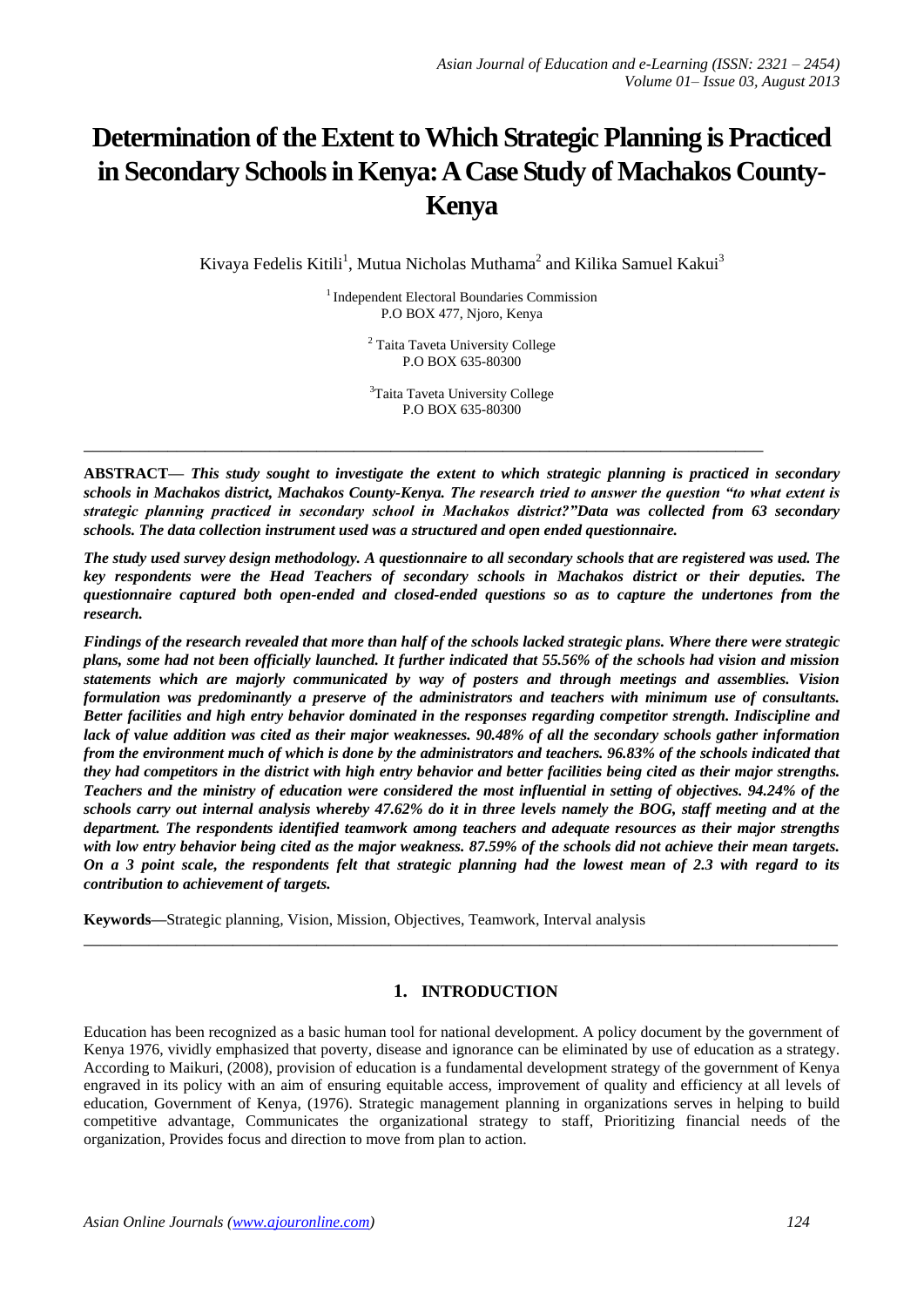# *1.1 Strategic Planning*

According to Hughes, (2003) the concept of strategy is very important in management of both commercial and public sector institutions. This is so, courtesy of the ever-changing environmental inputs whose management is paramount if success and achievement of objectives is to be guaranteed. Evidently, there is a good deal of both direct and indirect influence coming from the environment. Strategic planning is not a new terminology in Kenya today. It has been around for some decades though it has had its own fair share of both support and criticisms. According to Lorenzen (2006), businesses have been known to use business plans to execute their functions. It has been used as a planning tool for new businesses, projects, or entrepreneurs who are serious about starting businesses and therefore business plans have helped define the purpose of businesses, plan human resources and operational needs besides being critical when seeking funding and assessing business opportunities.

The first organizations to embrace strategic planning in our country belonged to the private sector. The public sector is slowly but surely catching up with this inevitable element of modern management. It is now a public policy to have all public institutions embrace strategic planning through crafting organizational missions and visions based on core values. A strategic planning process is thus required to prepare the management of these schools to mitigate the emerging strategic issues in schools, Kimemia, (2006).

Bryson (1988) describes strategic planning broadly as a disciplined effort to produce fundamental decisions and actions that define what an organization is, what it does, and why it does it. From this definition, it can be concluded that strategic planning gives rise to deliberate strategies that are aimed to give an organization a competitive advantage towards attainment of its objectives and goals. It defines clearly the objectives of an organization by assessing both internal and external situations with a view of exploiting the inherent opportunities while dealing with any existing or imminent threats. Some of these threats include strikes, student unrests, poor or delayed fees payments and the negative effects of technological advancement.

Strategic planning can be looked at as a way of creating the future rather than waiting for the reality of changes to overtake the organization. The emerging educational challenges emanating from environmental drifts pose a challenge to the education sector. A secondary school must therefore formulate a strategic plan that can serve as its roadmap to coping with the changing environmental challenges. This will ensure that the challenges are anticipated and planned for.

# *1.2 Secondary Schools in Machakos District*

Machakos district is part of the lower Eastern Province and boarders other districts such as Kajiado, Nzaui, Makueni, Mbooni, Yatta, Mwala, and Kangundo. The district in the recent past has experienced challenges like student strikes, declining performance in national examinations and increased student enrolments. Customers and stakeholders of secondary schools include students, surrounding communities, religious affiliates (sponsors), Teachers Service Commission, and development partners. The government and the private sector are also important stakeholders.

This research was a survey of all the secondary schools in Machakos district in Kenya. The district was currently home to seventy secondary schools. Eight of these schools are in the provincial category while sixty two are district schools. Nineteen are private while fifty one are public. With regard to sex, three are pure boys" schools; four are pure girls" schools, while sixty three are mixed schools. Ten schools have boarding facilities while the other sixty are day schools.

#### *1.3 Statement of the problem*

Secondary schools have in the recent past been the focus of the media in Kenya for a number of reasons with strikes and student unrest being just but some of them. Mwita, (2007) in his investigations into the causes of these unrests have indicated that drug abuse, exposure to information from the internet and mass media which is not censored, advancement of human rights agenda to schools and general juvenile delinquency among others, are to blame, Maikuri, (2008). This is a significant shift from the status quo triggered by technological advancement and the social desire for independence on the side of the teenagers. A study by Maikuri, (2008) on strategies adopted by provincial secondary schools in Nairobi province to respond to student unrest observed that students and schools" management response to environmental changes is not harmonized. It is therefore imperative that these institutions of learning come up with strategies that will counter the erratic environmental changes which in most cases affects performance negatively. It is for this reason that strategic planning in secondary schools has become necessary. Strategic planning is therefore an important component of modern management that has to permeate secondary schools. The extent to which this has taken place in secondary schools in Machakos district was the subject of this study.

Studies on strategic planning in secondary schools in Kenya have previously been carried out by some researchers (Kimemia, 2006 and Mwita, 2007). The study by Kimemia, (2006) showed that majority of the secondary schools in Nairobi practiced strategic planning. In another study by Mwita, (2007), it was found out that the heads of secondary schools in Nairobi province faced a number of challenges in the implementation of strategy. The above studies did not research on strategic planning in schools outside Nairobi. Nairobi province happens to be entirely metropolitan, and largely covered by the Kenya"s capital; Nairobi. This is as opposed to Machakos district which is in a rural setting dotted with a few urban centres and the Machakos town itself. At the date of this proposal writing, there is therefore no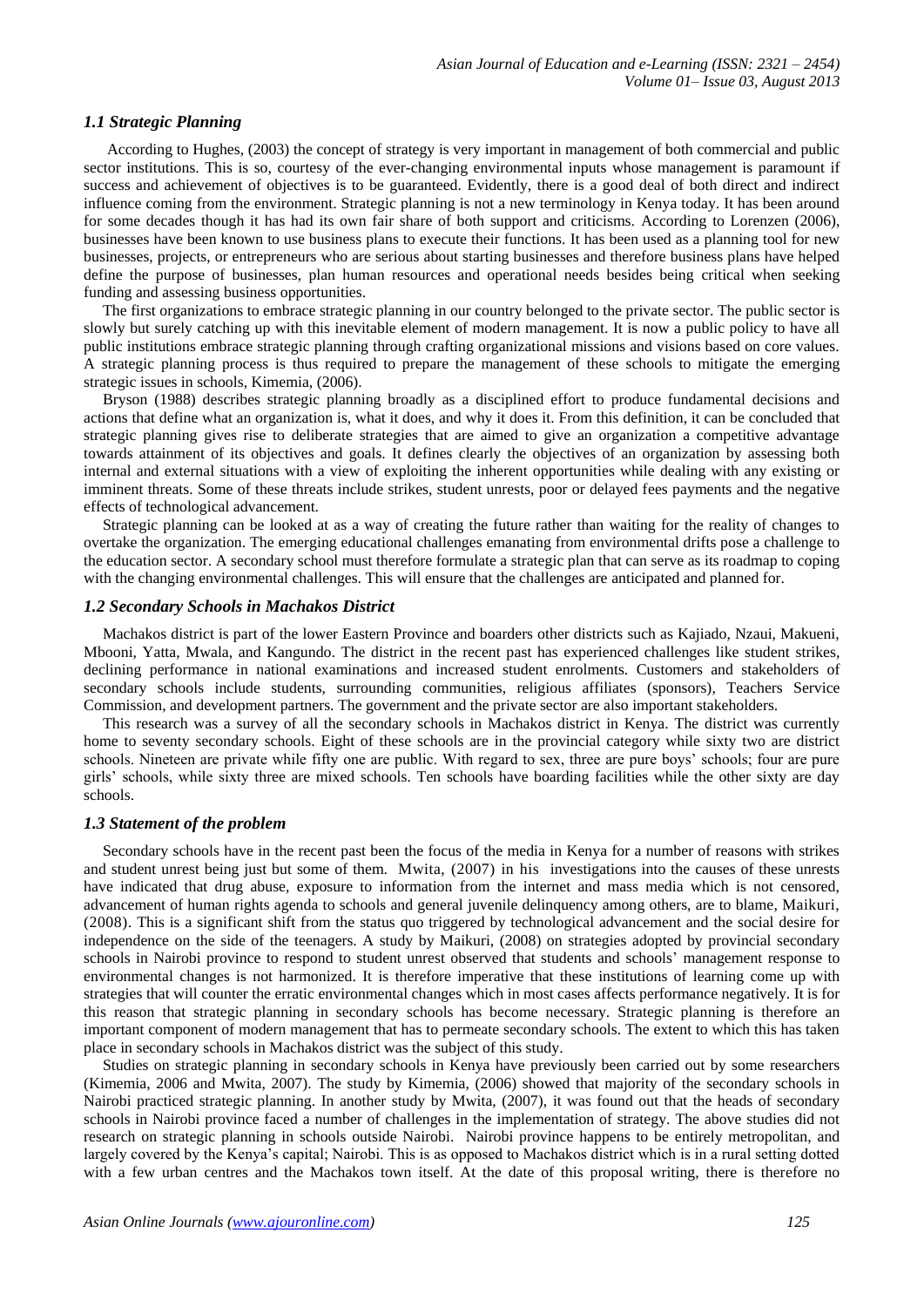documented study regarding strategic planning in secondary schools in Machakos district known to the researcher. Another study by Karanja, (2008) concluded that by implementing strategic plans, firms are able to respond to the turbulent environment in an appropriate manner. He also observed that this will ensure the firms continued survival and profitability.

Where a significant change occurs in the context, variations in the strategic planning practices are triggered. This justifies a study in the same area. This study therefore sought to determine the extent to which strategic planning is practiced in secondary schools in Machakos district. It was guided by the following question.

What is the extent of strategic planning practices in the secondary schools of Machakos district?

#### *1.4 Research objective*

To investigate the extent to which strategic planning is practiced in secondary schools in Machakos district.

## *1.5 Value of the study*

The research findings will be of great help to a number of stakeholders. First and foremost, it will help greatly towards building the body of knowledge in this relatively young discipline in management theory. Its findings will go a long way in shedding light on areas of agreements and conformity or disagreements and contradictions to existing theory.

Secondly, the study findings will be of use to policy makers in the education sector who can use it as a platform to continue agitating for reforms and embracing of strategic planning practices. These policy makers include the ministry of education and other Semi Autonomous Governmental Agencies (SAGAS) like the Kenya Institute of Education (KIE).

The school management will also invaluably benefit in that they will have a reference point as they try to push forward or sell their ideas about strategic planning practices in their respective schools.

# **2. LITERAURE REVIEW**

# *2.1 The concept of strategy*

The field of strategic management is relatively young compared to other areas like finance, accounting and commerce. Scholars are therefore still trying to define it in the best fitting way. Many at times, strategic planning has often been confused with strategic management. Before we delve into the definition proper, it is important to note that strategic management is broader in scope and actually includes strategic planning while the opposite is not true. But strategic management without strategic planning is void. Strategic management, though often used as a generic term to describe the process by which managers identify and implement their organization"s strategy, it is originally applied only to quantitative, mathematical approaches to strategy, Hill and Jones (1995).

According to Guralnic (1986), Strategy is the science of planning and directing large scale military operations of maneuvering forces onto the most advantageous position prior to actual engagement with the enemy. Thomas, Strickland, and Gamble (2007) defined strategy as the management action plan for running the business and conducting operations. A winning strategy must therefore fit the enterprises" external and internal situation, build sustainable competitive advantage, and improve the company"s performance.

Bryson (1988) describes strategic planning broadly as a disciplined effort to produce fundamental decisions and actions that define what an organization is, what it does, and why it does it. This definition seems to lay some emphasis on the reason for existence of an organization. Eadie (2000) suggested that the purpose of strategic management is to maintain a favorable balance between the organization and its environment over a long period of time. It can also be looked at as thinking about the best alternative in getting solution to a certain problem under a given circumstance.

According to Lamp (1984), strategic management is an ongoing process that evaluates and controls the business and the industries in which the company is involved; assesses its competitors and sets goals and strategies to meet all existing and potential competitors, and then reassesses each strategy regularly to determine how it has succeeded or needs replacement by a new strategy. Such kind of strategy is meant to meet the changed circumstances, a new economic environment, or a new social, financial or even political environment.

According to Bryson and Alston, (2005) strategy is a managerial game plan used to achieve the set objectives which is mirrored in the pattern of moves and approaches devised by management to produce the desired performance. They also define a strategic plan as a comprehensive statement about the organization"s mission and future direction, near term and long term performance targets, and how the management intends to produce the desired results and fulfill the mission given the organization's overall situation.

# *2.2 Historical background of strategic planning*

The word strategy may have arisen from a Greek word 'stratego', meaning 'to plan the destruction of one's enemy through the effective use of resources" (Chandler, 1962). Historically, planning has roots in the military, the concept of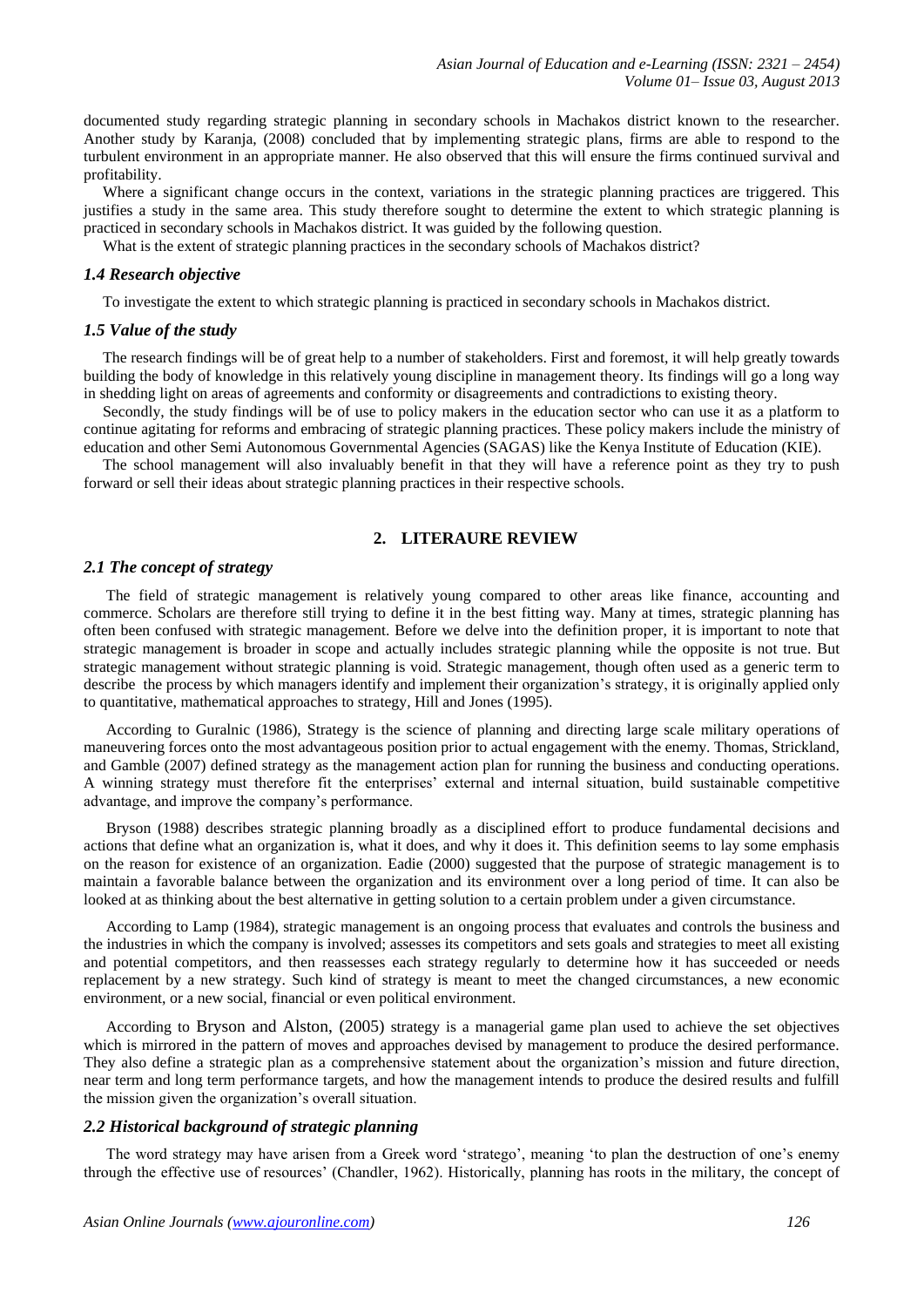strategy, and the need for victory in war. It then found its way to the business circles. The history of strategic planning is traced from the military; strategy is "the science of planning and directing large-scale military operations, of maneuvering forces into the most advantageous position prior to actual engagement with the enemy." Although our understanding of strategy as applied in management has been transformed, one element remains overriding concern is aimed at achieving competitive advantage, Bradford and Duncan (2000).

Taking its name and roots from the military model, early models of formal strategic planning mirrored the hierarchical values and linear systems of traditional organizations. Undertaken by elite planning function at the top of the organization, its structure was highly vertical and time-bound. A certain period would be set aside to analyze the situation and decide on a course of action. All these resulted in a formal document. Eventually the actual work of implementation which was considered a separate, discrete process would start off, Michael and Kaye (2005).

In the early 1920s, Harvard Business School developed the Harvard Policy Model, one of the first strategic planning methodologies for private businesses. This model defines "strategy" as a pattern of purposes and policies defining the company and its business. A strategy is the common thread or underlying logic that holds a business together. The firm weaves purposes and policies in a pattern that unites company resources, senior management, market information, and social obligations. Strategies determine organizational structure; appropriate strategies lead to improved economic performance, Haines (2004).

Through the late 1950's strategic planning's focus deviated away from firms" policies and structure toward the management of risk, industry growth, and market share. This approach to strategic planning resulted into the portfolio model that finally led to the emergence of industrial conglomerates. According to Lorenzen (2006), subsequent developments led to the industrial economics model, where strategic decisions draw strength for their application as a tool for analyzing competitiveness of the day today performance of their activities. Through the 1960s, strategic planning became a standard management tool in virtually every Fortune 500 company, and many smaller companies as well.

However, Sutton (1988) observed that the modern concept of strategy bears little resemblance to military strategy and that the origins of business strategy are largely untraceable. In the 1960s, companies found that it could be dangerous to plan their future based on extrapolation of the past trends. They therefore began to take into account threats and opportunities. Organizations adapted strategic planning after realizing that the environment was not stable any longer.

Strategic management theory was pioneered by Massachusetts Institute of Technology (MIT) and Harvard Business School. They felt that there was need to have a course that integrates the functional specialization areas namely finance, production, accounting, marketing research and development, and so on. This saw the birth of business policy which has changed into strategic management as it is known today. Strategy was designed to set direction and realign the functional areas by looking at the organization holistically. It was as a result regarded as a common thread towards the future. Strategic management evolved to deal with how strategy development came about. This is what is referred to as "strategic planning." It is also concerned with how it helps organizations achieve their objectives. This is referred to as strategy implementation, Chandler, (1962).

Strategic planning begun in 1950"s in the United States of America (USA). This was the period characterized by many business opportunities to rebuild Europe and Japan by Americans after the end of World War II. The period saw the emergence of strategic thinking, Drucker (1954) where he wondered aloud what was our business and what should it be. Soon after Drucker (1954), came Chandler (1962) who wanted to know what strategy is and what is the relationship between structure and strategy? From this efforts came the famous thinking that structure follows strategy. The period was characterized by relative environmental stability, abundant business opportunities and rapidly expanding companies with the challenge here being how to manage companies better in the face of growth opportunities. Planning was extrapolative with past orientation in planning and extended budgeting.

Then came the disenchantment period where there was widespread dissatisfaction with strategic planning. The widespread dissatisfaction was attributed to among other things, increased environmental turbulence, reduced business opportunities, and increased competition. It was noted that the environment was so turbulent such that by the time the plans were implemented, they had already outlived their usefulness. The verdict was that strategic planning as developed in the stable environment could not cope with the challenges of the new turbulent environment. It was felt that strategic planning lacked an action orientation with too much emphasis on planning at the expense of implementation. It was also noted that planning and implementation had been unrealistically separated and that it was inflexible and rigid. Additionally, strategic planning was highly rational and analytical thereby ignoring other aspects of strategy. There were also some criticisms that strategic planning was inhibiting strategic thinking. With all the above criticisms leveled against strategic planning there was a period of low activity up to mid 1980"s, Karanja, (2008).

Later on, Porter (1987) observed that although strategic planning had gone out of fashion in the late 1970"s, it needed to be rediscovered. He noted that it would have to be rethought and recast. He further argued that strategic planning will work for us if we continuously fine tune it. The 1990s saw the revival of strategic planning process with particular benefits in particular context (Minzberg,1994), where new models of rational perspectives on strategy, which are focused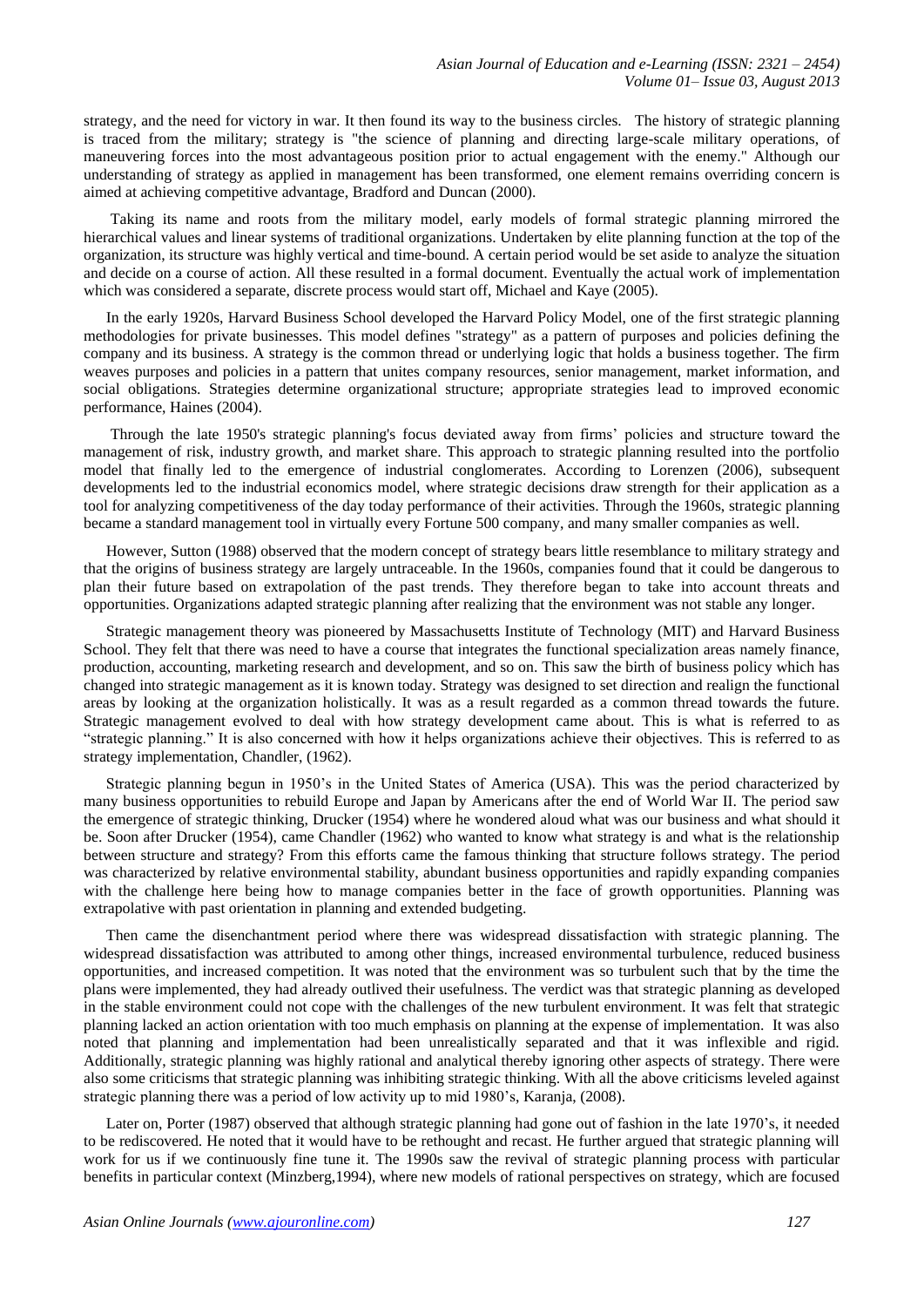on adaptability to change, flexibility, importance of strategic thinking, and organizational behavior. Minzberg (1987) observed that formal strategic planning only gave rise to deliberate strategies. He came to the realization that strategy was the outcome of both deliberate and emergent strategy. As a result he concluded that though rational consideration is important, political and behavioral considerations are equally important in the strategic process.

In conclusion, a recast strategic planning had to be characterized by; increased emphasis on implementation, flexibility and adaptability to increasing environmental turbulence, being more focused in terms of identification of key issues and concentrating action on them, allowing strategic planning to enhance strategic thinking and finally having strategic planning that leads to sustainable competitive advantage. In 1970s, many firms adopted a strategic planning model where strategic planning became a deliberate process. It was usually carried out using the top-bottom approach by top level managers or executives. Today"s business environment is highly competitive. This calls for more than budgetoriented planning or forecast-based planning if large corporations are to survive and prosper. The answer lies in strategic planning which defines clearly the objectives by assessing both internal and external situations to formulate strategy. This is then followed by implementation of the strategy, evaluation of the progress, and making adjustments where necessary to stay on track, Haines, (2004).

According to Porter, (1985), Strategic planning widely uses several tools and approaches; among them is the SWOT analysis which means Strengths, Weaknesses, Opportunities, and Threats. The tool is used to analyze internal strategic factors, strengths and weaknesses attributed to the organization, and external factors beyond control of the organization such as opportunities and threats. Balanced scorecards which creates a systematic framework for strategic planning is the second tool that is used. Thirdly, Scenario planning which was originally used in the military and recently used by large corporations to analyze future scenarios. PEST analysis which stands for, Political, Economic, Social, and Technological is the fourth. STEER analysis which means Socio-cultural, Technological, Economic, Ecological, and Regulatory factors, EPISTEL which is the Environment, Political, Informatics, Social, Technological, Economic and Legal and ATM Approach which is Antecedent Conditions, Target Strategies, Measure Progress and Impact are the other tools that are used to mention but a few.

# **3. RESEARCH METHODOLOGY**

## *3.1 Research Design*

The researcher used the survey design. All the schools in the study area were targeted. The descriptive survey design facilitated an all encompassing data from respondents. The census survey afforded a more comprehensive data because every subject was given an equal opportunity to participate. The purpose of employing research design is to reduce the ambiguity of much research evidence.

#### *3.2 Population of the study*

The study targeted all the secondary schools in Machakos district. There were seventy secondary schools as at the time of this research. Eight of these schools were in the provincial category while sixty two were district schools. Nineteen were private while fifty one were public. With regard to sex, three were pure boys" schools; four were pure girls" schools, while sixty three were mixed schools. A census study was done and so there was no sampling. A finite population (63 secondary schools) since it is a manageable size.

#### *3.3 Data collection*

A questionnaire to all secondary schools that are registered was used. The key respondents were the Head Teachers of secondary schools in Machakos district or their deputies. This was due to the fact that they were well versed with the overall organizational policies. The data was collected through a "drop and pick later" method which entailed visiting all the schools, dropping the questionnaires, and collecting them after they were filled. In some cases, the school head teachers preferred to fill the questionnaires on the spot instead of having to collect them later. The study therefore relied on primary data sources.

In order to ascertain that the data collection tool was valid and reliable, pilot testing was done. This enhanced the data collection and analysis processes.

# **4. DATA ANALYSIS**

Descriptive statistics were used to analyze the data. The measure of central tendency used was the mean. Frequency distribution analysis was also done through the use of frequency tables.

# *4.1 Data Analysis and Presentation*

This section presents the results of the study on the extent to which strategic planning is practiced in secondary schools in Machakos district. The findings are presented in four parts namely Respondents' information, Strategic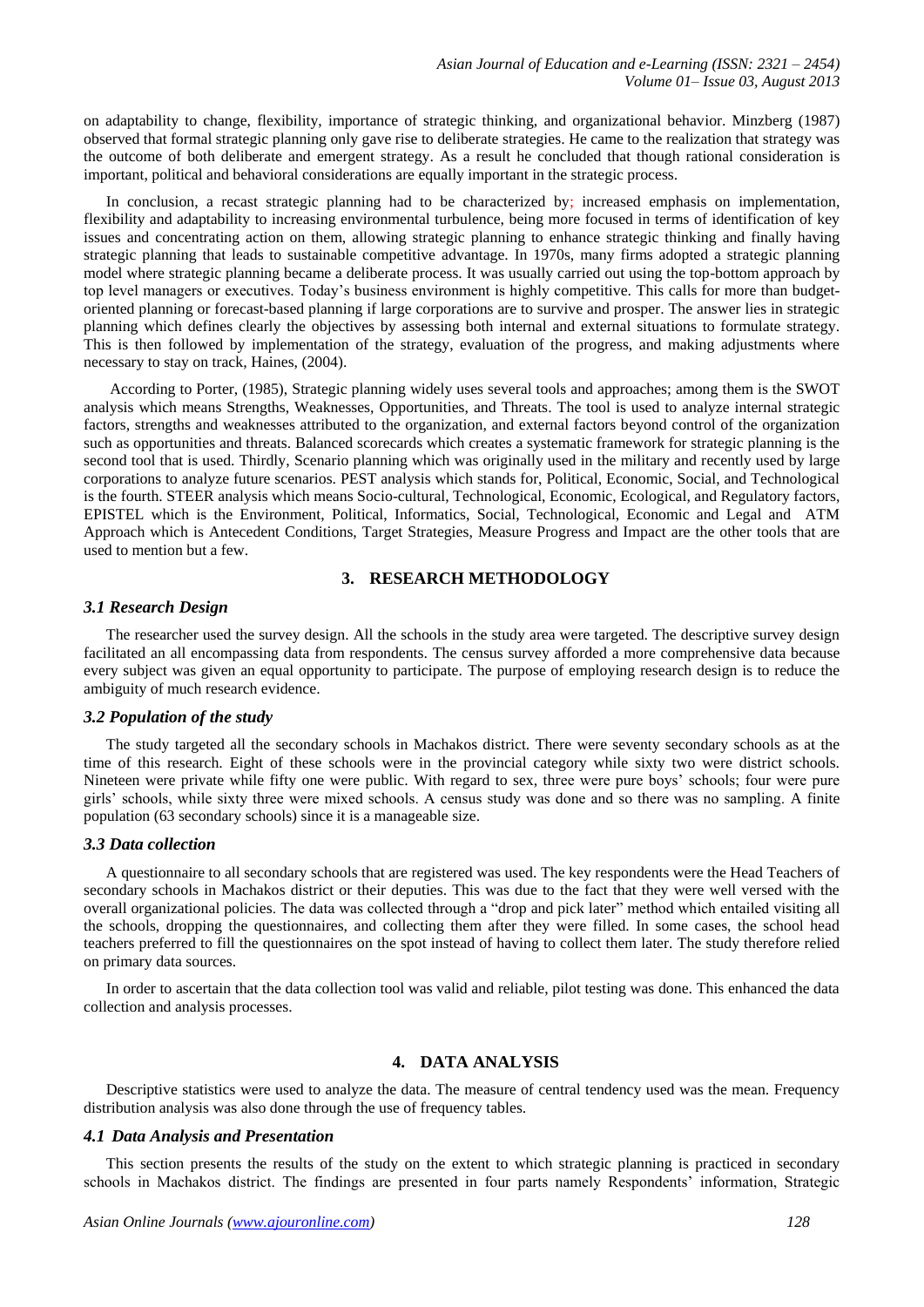planning practices, Environmental analysis and performance. Microsoft Excel tools together with Statistical Packages for Social Scientists were used during the analysis and presentation of data.

# *4.2 Respondents' information results and findings*

The respondents were asked to indicate whether the school was a public or a private school. Table 4.1 shows the number of schools that responded and their respective percentages.

| Table 4.1 Response rate. |                                                               |    |                     |  |  |  |
|--------------------------|---------------------------------------------------------------|----|---------------------|--|--|--|
| Category                 | <b>Schools that</b><br><b>Target</b><br>schools<br>responded. |    | Response percentage |  |  |  |
| Public                   |                                                               | 45 | 88.20%              |  |  |  |
| Private                  | 19                                                            | 18 | 94.70%              |  |  |  |
| Total                    | 70                                                            | 63 | 90.00%              |  |  |  |

The table above shows that there was an overall response rate of 90%. Response was better in private schools compared to that of public schools.

When the respondents were asked to indicate the size of their schools in terms of enrollment, the following was their response.

| <b>School</b> | <b>Frequency</b> | Percentage |
|---------------|------------------|------------|
| enrollment    |                  |            |
| $\leq$ 200    | 30               | 47.62      |
| $200 - 399$   | 24               | 38.1       |
| $400 - 599$   | 5                | 7.93       |
| > 600         | 4                | 6.35       |
| TOTAL         | 63               | 100        |

Table 4.2 reveals that out of the 63 schools interviewed, 47.62% had less than 200 students while 38.10% had between 200 and 399 students. These two categories form the majority with less than 15% having more than 400 students.

The respondents were required to indicate for how long the school has been in existence. The following table reflects the findings.

|                            | Table 4.3 Ages of the schools |            |  |  |  |  |
|----------------------------|-------------------------------|------------|--|--|--|--|
| Age of the school in years | <b>Frequency</b>              | Percentage |  |  |  |  |
| $\leq 10$                  | 25                            | 39.68      |  |  |  |  |
| $10 - 20$                  | 16                            | 25.4       |  |  |  |  |
| $20 - 30$                  | 10                            | 15.87      |  |  |  |  |
| $30 - 40$                  | 8                             | 12.7       |  |  |  |  |
| >40                        | $\overline{4}$                | 6.35       |  |  |  |  |
| TOTAL                      | 63                            | 100        |  |  |  |  |

Table 4.3 shows that majority of the schools in the district are less than 10 years old with 25.4% ranging between 10 and 20 years old. Notably, those over 40 years old represent 6.35%. The observation could be in line with the recent government's commitment to increase access to secondary education.

# *4.3 Strategic planning practices*

÷,

Data related to strategic planning practices was collected. The data considered strategic plans, vision statements and mission statements. Table 4.4 shows the findings concerning strategic plans.

| Table 4.4 Schools with/without strategic plans |                  |            |  |  |  |
|------------------------------------------------|------------------|------------|--|--|--|
| <i><b>Schools</b></i>                          | <b>Frequency</b> | Percentage |  |  |  |
| With Strategic plans                           |                  | 49.21      |  |  |  |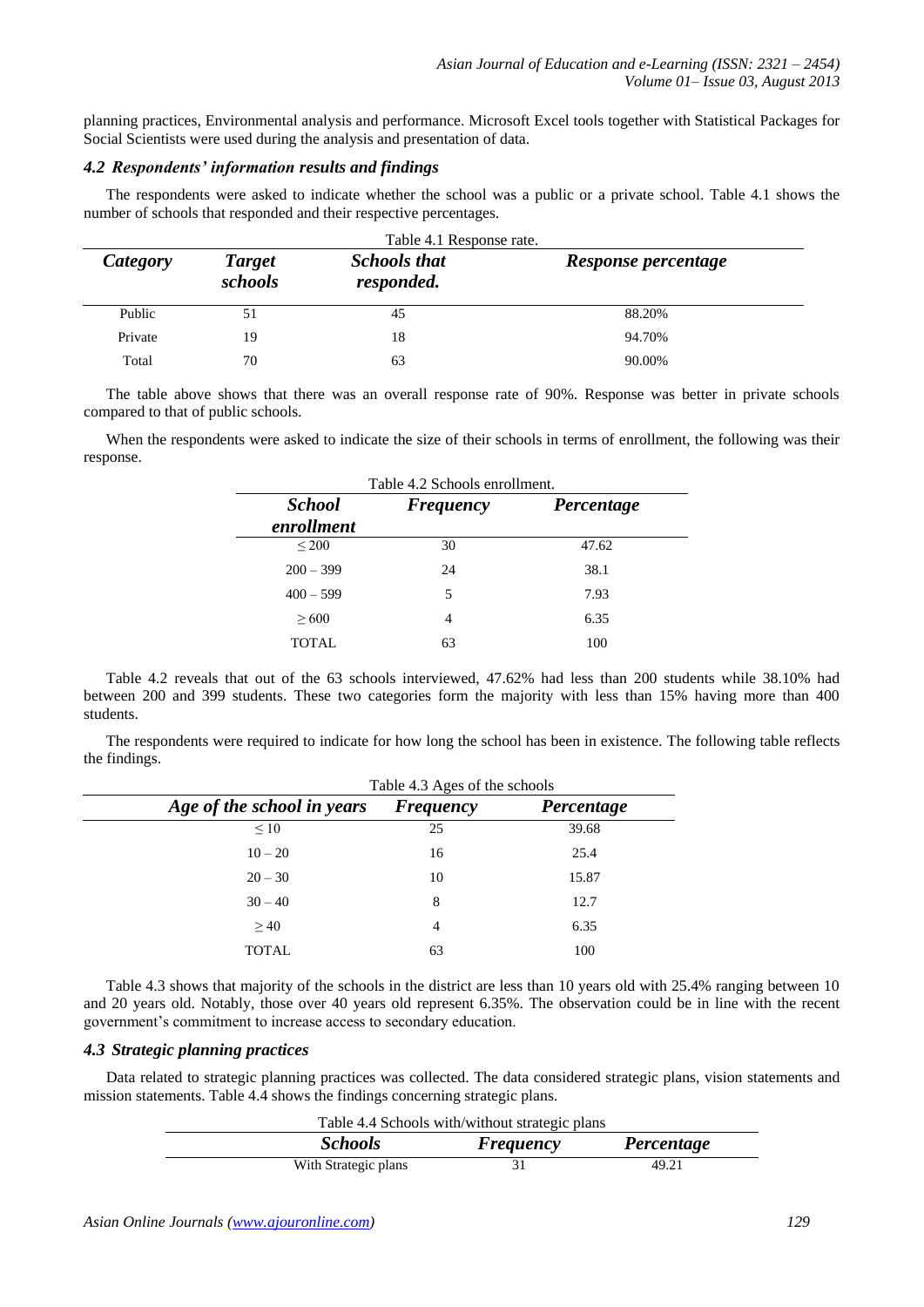| Without Strategic plans | 32 | 50.79 |
|-------------------------|----|-------|
| TOTAL                   | 63 | 100   |

As shown in table 4.4, 49.21% of the schools had strategic plans while 50.79% did not have. It was discovered that even among the ones who had, some were informal for they lacked well written plans.

45.16% of the schools with strategic plans had their strategic plans covering 5 years while 29.03% of the schools had it covering 3 years. The rest covered less than 3 years. The schools indicating to review their strategic plans represented 83.87% while the rest did not.

The respondents were asked to state whether they had vision and mission statements. Table 4.5 shows the percentage of schools with or without vision and mission statements.

| Table 4.5 Schools with/without vision and mission statements |                                |       |  |  |  |  |
|--------------------------------------------------------------|--------------------------------|-------|--|--|--|--|
| <i><b>Schools</b></i>                                        | <b>Frequency</b><br>Percentage |       |  |  |  |  |
| With vision and mission                                      | 35                             | 55.56 |  |  |  |  |
| Without vision and mission                                   | 28                             | 44.44 |  |  |  |  |
| TOTAL                                                        | 63                             | 100   |  |  |  |  |

The above table clearly points out that 55.56% of the schools had vision and mission statement while 44.44% did not have. This means that there is need to offer support to the schools without vision and mission statements so that they can develop some. It was also revealed that the most commonly used method of communicating the school vision and mission was through use of posters whereby 77.14% of the schools used it followed by word of mouth during assemblies and meetings followed by use of internal memos. It should however be noted that 60% of the schools used a combination of methods and not a single method.

When the respondents were asked to indicate those who were involved in the formulation of the vision and mission statements, the following were the findings;

|                              | <b>Frequency</b> | <b>Percentages</b> |
|------------------------------|------------------|--------------------|
| Administrators               | 22               | 47.83              |
| <b>Teachers and Students</b> | 21               | 45.65              |
| Consultants                  | 3                | 6.52               |
| Others                       | $\theta$         | $\theta$           |
| <b>TOTALS</b>                | 46               | 100                |

Table 4.6 Vision and mission statement formulators

The results tabulated in table 4.6 indicate that 47.83% of the vision and mission statements were formulated by administrators while 45.65% was done by teachers and students. There is minimal consultancy going on in the formulation with 6.52% indicating that they involve consultants.

Respondents were asked to show the extent to which the vision and mission statements are communicated to various stakeholders. Table 4.7 tabulates the findings as shown below.

| <b>Stakeholder</b>    | <b>Extent</b> | Points $(x)$ | <b>Frequency</b><br>$(n=36)$ | <b>Total</b><br>(fx) | <b>Mean</b> |
|-----------------------|---------------|--------------|------------------------------|----------------------|-------------|
| School Administration | Extreme       | C            | 8                            | 40                   |             |
|                       | Great         | 4            | 15                           | 60                   |             |
|                       | Moderate      | 3            | 12                           | 36                   | 3.97        |
|                       | Little        | 2            |                              | 2                    |             |
|                       | No extent     |              | $\boldsymbol{0}$             | $\overline{0}$       |             |
|                       |               |              | 36                           | 139                  | 3.97        |
| Teachers              | Extreme       | 5            | 3                            | 15                   |             |
|                       | Great         | 4            | 18                           | 72                   |             |
|                       | Moderate      | 3            | 14                           | 42                   | 3.64        |
|                       |               |              |                              |                      |             |

Table 4.7 Extend to which vision and mission are communicated to stakeholders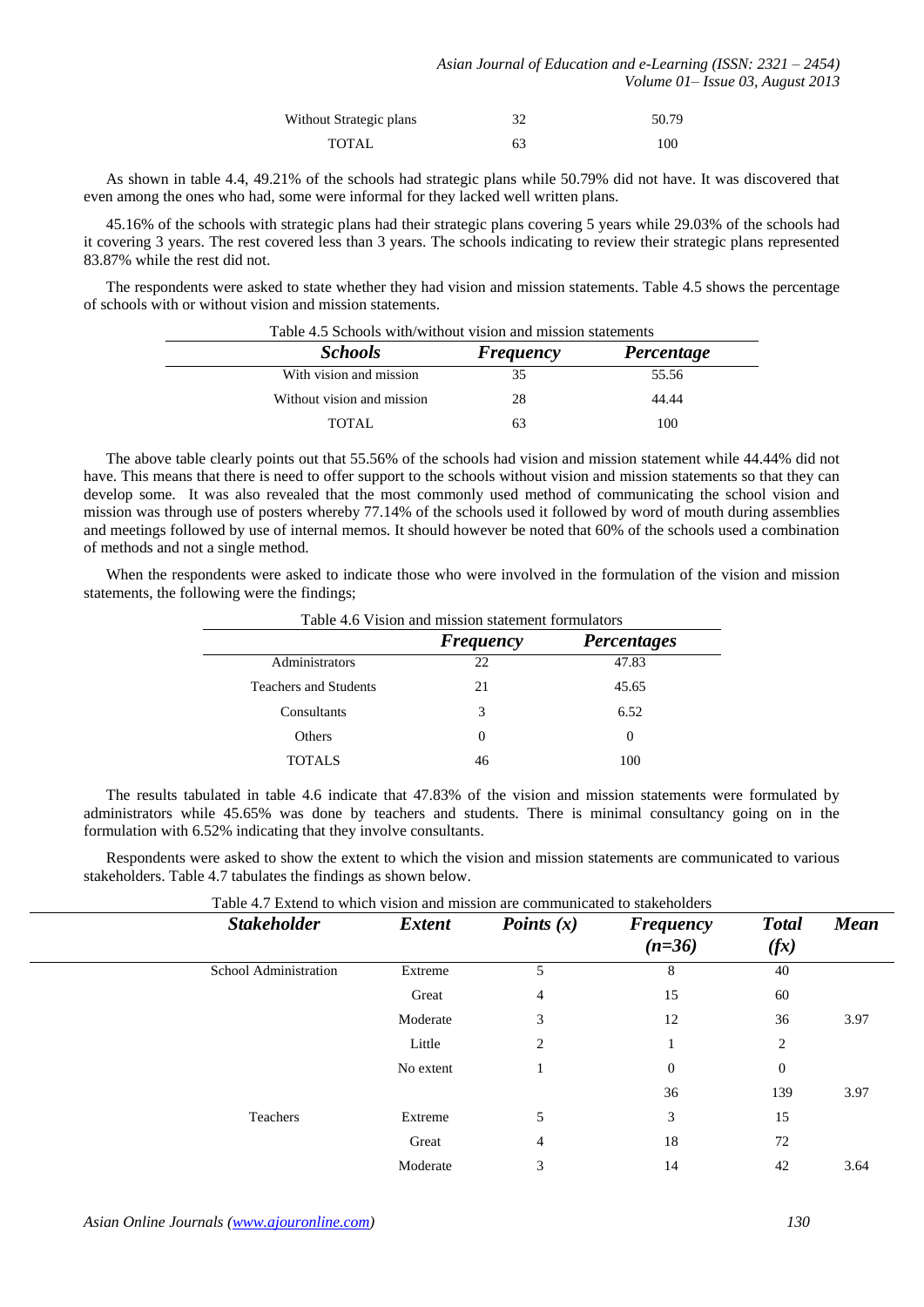*Asian Journal of Education and e-Learning (ISSN: 2321 – 2454) Volume 01– Issue 03, August 2013*

|                    | Little    | $\overline{2}$ | 1                | $\overline{2}$   |      |
|--------------------|-----------|----------------|------------------|------------------|------|
|                    | No extent | $\mathbf{1}$   | $\boldsymbol{0}$ | $\boldsymbol{0}$ |      |
|                    |           |                | 36               | 131              | 3.64 |
| Students           | Extreme   | 5              | 5                | 25               |      |
|                    | Great     | $\overline{4}$ | 15               | 60               |      |
|                    | Moderate  | 3              | 15               | 45               | 3.67 |
|                    | Little    | $\overline{2}$ | 1                | $\overline{2}$   |      |
|                    | No extent | $\mathbf{1}$   | $\boldsymbol{0}$ | $\boldsymbol{0}$ |      |
|                    |           |                | 36               | 132              | 3.67 |
| Other stakeholders | Extreme   | 5              | 1                | 5                |      |
|                    | Great     | $\overline{4}$ | 7                | 28               |      |
|                    | Moderate  | 3              | 17               | 51               | 2.92 |
|                    | Little    | 2              | 10               | 20               |      |
|                    | No extend | $\mathbf{1}$   | 1                | $\mathbf{1}$     |      |
|                    |           |                | 36               | 105              | 2.92 |

As shown in table 4.7 regarding the extent to which vision and mission are communicated, school administrators, teachers and students get the communication to a great extent while communication to other stakeholders is to a moderate extend. It is important to communicate the schools vision and mission to all stakeholders so that they can all work towards attainment of a common goal.

#### *4.4 Environmental Scanning*

The respondents were asked to indicate whether the school gathers information from the external environment. The results are shown in table 4.8.

| Table 4.8 Schools that gather/do not gather information from the environment. |  |  |  |
|-------------------------------------------------------------------------------|--|--|--|
|                                                                               |  |  |  |

| Category                   | <b>Number</b> | Percentage |
|----------------------------|---------------|------------|
| Schools that gather        | 57            | 91.4       |
| Schools that do not gather |               | 8.6        |
| TOTAL.                     | 63            | 100        |

The results shown in table 4.8 indicate that 91.4% of the schools gather information from their external environment. The rest do not. Information gathered from the environment helps the schools to gauge how well they are doing comparatively. This provides them with an opportunity to improve on their strong points as they work on their weak points.

The respondents were asked to indicate who collects information from the external environment. The following table shows the result findings.

| Table 4.9 Representation of who collects information from the environment. |                  |            |  |  |  |
|----------------------------------------------------------------------------|------------------|------------|--|--|--|
| Category of information collectors                                         | <b>Frequency</b> | Percentage |  |  |  |
| <b>BoG</b> / Directors                                                     | 17               | 17.71      |  |  |  |
| Administrators                                                             | 43               | 44.79      |  |  |  |
| Teachers                                                                   | 31               | 32.29      |  |  |  |
| <b>Others</b>                                                              | 5                | 5.21       |  |  |  |
| <b>TOTAL</b>                                                               | 96               | 100        |  |  |  |

Table 4.9 shows that much of the information is collected by the administrators and teachers. The Board of Governors (BOG) also plays an important role in collecting the information with a percentage of 5.21%. (17.71%)

From the results findings 3.17% of the schools indicated not to have major competitors. This means that competition is rife in the district with 96.83% of the schools indicating that they have major competitors. Each respondent was asked to mention the perceived strengths of their competitors. The results were recorded in the table below.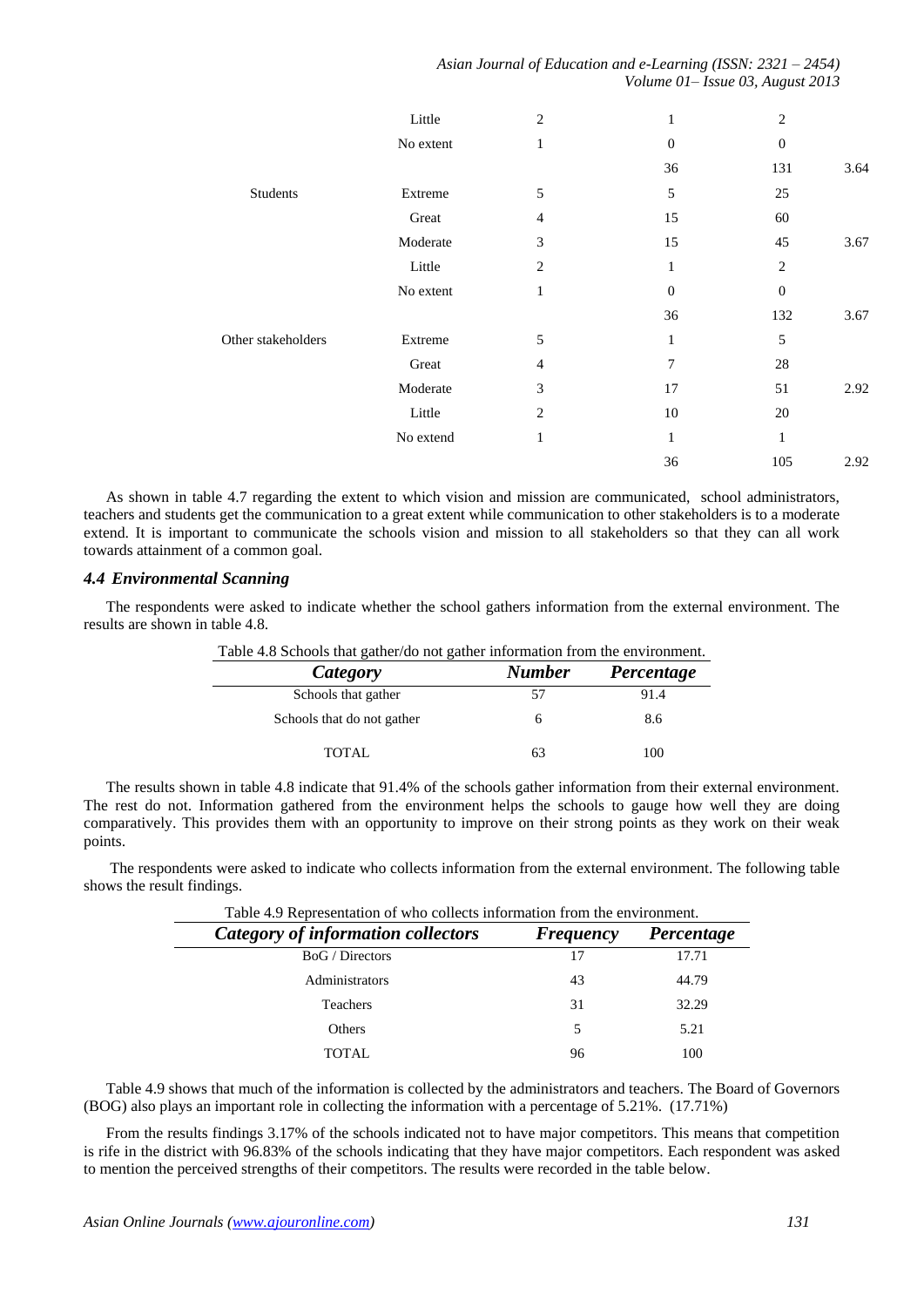| Table 4.10 Perceived competitor strengths                                                                                              |                  |            |  |
|----------------------------------------------------------------------------------------------------------------------------------------|------------------|------------|--|
| <b>Strength</b>                                                                                                                        | <b>Frequency</b> | Percentage |  |
| Better/Superior facilities                                                                                                             | 33               | 34.38      |  |
| High/Good entry behavior                                                                                                               | 30               | 31.25      |  |
| Well staffed                                                                                                                           | 12               | 12.5       |  |
| Well established/stable                                                                                                                | 10               | 10.42      |  |
| <b>Funded by Government</b>                                                                                                            | 3                | 3.13       |  |
| Hardworking teachers and students                                                                                                      | $\overline{2}$   | 2.08       |  |
| Others (location, sound administration, Good discipline,<br>better study culture, charging affordable fees, good in co-<br>curricular) | 6                | 6.25       |  |
| TOTAL                                                                                                                                  | 96               | 100        |  |

Better facilities and high entry behavior were indicated as the major competitor strengths representing 34.38% and 31.25 respectively as per table 4.10 above. The other two factors that featured prominently were adequate staffing and that the schools are well established and stable.

The respondents were also requested to indicate what they would consider to be their competitors' weaknesses. The table below gives a better picture of what the respondents indicated as the competitor weaknesses.

| Table 4.11 Perceived competitor weaknesses               |                             |            |  |
|----------------------------------------------------------|-----------------------------|------------|--|
| Weakness                                                 | <b>Frequency</b>            | Percentage |  |
| Indiscipline                                             | 20                          | 30.3       |  |
| Lack of value addition                                   | 15                          | 22.73      |  |
| Superiority complex/Pride/Not ready to share with others | 11                          | 16.67      |  |
| Poor administration                                      | 9                           | 13.64      |  |
| Large population                                         | 6                           | 9.09       |  |
| Drug abuse                                               | 2                           | 3.03       |  |
| Emphasis on academics while ignoring other talents       | $\mathcal{D}_{\mathcal{L}}$ | 3.03       |  |
| Relaxed spiritual and moral formation                    | 1                           | 1.52       |  |
| TOTAL                                                    | 66                          | 100        |  |

Table 4.11 revealed that Indiscipline, lack of value addition and superiority complex contributed immensely to competitor weaknesses among other factors. The superiority complex is exhibited through lack of sharing experiences with other schools they perceive to be of lower ranking.

When asked how influential the various stakeholders were, in setting the schools' present objectives, the response was as shown in table 4.12 below.

| Table 4.12 Influence of stakeholders in setting present objectives |                  |                |                  |          |             |
|--------------------------------------------------------------------|------------------|----------------|------------------|----------|-------------|
| <b>Stakeholder</b>                                                 | <i>Influence</i> | Points $(x)$   | <b>Frequency</b> | Fx       | <b>Mean</b> |
|                                                                    | level            |                | $(n=63)$         |          |             |
| <b>MINISTRY OF</b>                                                 | No influence     | 1              | $\overline{0}$   | $\Omega$ |             |
| <b>EDUCATION</b>                                                   | Little           | 2              | 13               | 26       | 2.79        |
|                                                                    | Great            | 3              | 50               | 150      |             |
|                                                                    |                  |                | 63               | 176      | 2.79        |
| <b>BOARD OF</b><br><b>GOVERNORS</b>                                | No influence     | 1              | 8                | 8        |             |
|                                                                    | Little           | $\overline{c}$ | 9                | 18       | 2.6         |
|                                                                    | Great            | 3              | 46               | 138      |             |
|                                                                    |                  |                | 63               | 164      | 2.6         |
| <b>PARENTS TEACHERS</b><br><b>ASSOCIATION</b>                      | No influence     | 1              | $\overline{0}$   | $\theta$ |             |
|                                                                    | Little           | $\overline{c}$ | 15               | 30       | 2.76        |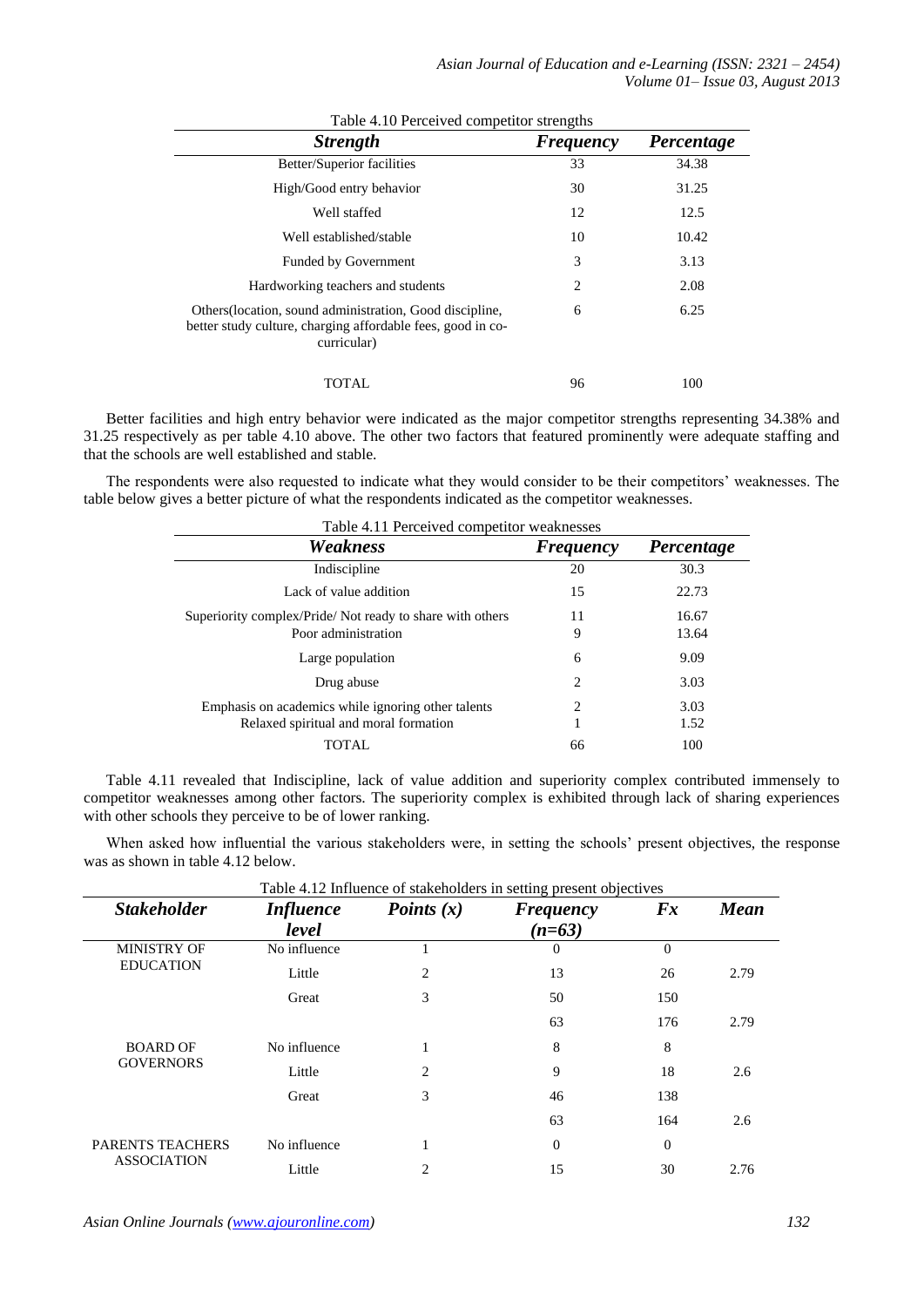|                    | Great        | 3              | 48               | 144              |      |
|--------------------|--------------|----------------|------------------|------------------|------|
|                    |              |                | 63               | 174              | 2.76 |
| Teachers           | No influence | $\mathbf{1}$   | $\boldsymbol{0}$ | $\boldsymbol{0}$ |      |
|                    | Little       | 2              | 3                | 6                | 2.95 |
|                    | Great        | 3              | 60               | 180              |      |
|                    |              |                | 63               | 186              |      |
| Non-teaching staff | No influence | $\mathbf{1}$   | 10               | 10               |      |
|                    | Little       | $\overline{2}$ | 44               | $88\,$           | 1.98 |
|                    | Great        | 3              | 9                | 27               |      |
|                    |              |                | 63               | 125              | 1.98 |
| Students           | No influence | $\mathbf{1}$   | $\mathbf{0}$     | $\boldsymbol{0}$ |      |
|                    | Little       | $\overline{2}$ | 30               | 60               | 2.52 |
|                    | Great        | 3              | 33               | 99               |      |
|                    |              |                | 63               | 159              | 2.52 |

Table 4.12 shows that all stakeholders were influential but the influence by non-teaching staff is rather low and categorized as little while the others had great influence. With reference to the mean, teachers are the most influential followed closely by the ministry of education.

The respondents were asked to indicate whether they carryout internal analysis. The results are shown by table 4.13 below.

| Table 4.13 Schools that do/do not carry out internal analysis |               |            |  |
|---------------------------------------------------------------|---------------|------------|--|
|                                                               | <b>Number</b> | Percentage |  |
| Schools that carryout internal analysis                       | 60            | 95.24      |  |
| Schools that do not carry out internal analysis               | 3             | 4.76       |  |
| <b>TOTAL</b>                                                  | 63            | 100        |  |

Table 4.13 shows that 60 schools representing 95.24% do carry out internal analysis. However, 3 schools representing 4.76% do not.

The respondents were asked to indicate the level at which they carry out their internal analysis. Table 4.14 shows their responses.

| Level                     | <b>Frequency</b> | Percentage |
|---------------------------|------------------|------------|
| <b>BOARD OF GOVERNORS</b> | 4                | 6.67       |
| Staff meeting             | 20               | 33.33      |
| Department                | 6                | 10         |
| All                       | 30               | 50         |
| <b>TOTAL</b>              | 60               | 100        |

From table 4.14 above, it was also found out that 30 schools representing 50% carryout their internal analysis at three levels namely Board of Governors( BOG) meetings, Staff meetings and at the departmental meeting levels. 33.33% of the schools do their internal analysis at the staff meeting level while 10% do it at their departmental levels.

The schools were also requested to write down what they consider to be their impelling (strengths) and impeding (weaknesses) forces. The following tables show how the schools responded.

| Table 4.15 Strengths among schools |                  |            |
|------------------------------------|------------------|------------|
| <b>School strength</b>             | <b>Frequency</b> | Percentage |
| Teachers unity/Teamwork            | 28               | 28         |
| Sufficient facilities/Resources    | 17               |            |
| Supportive BOG/parents             | 16               |            |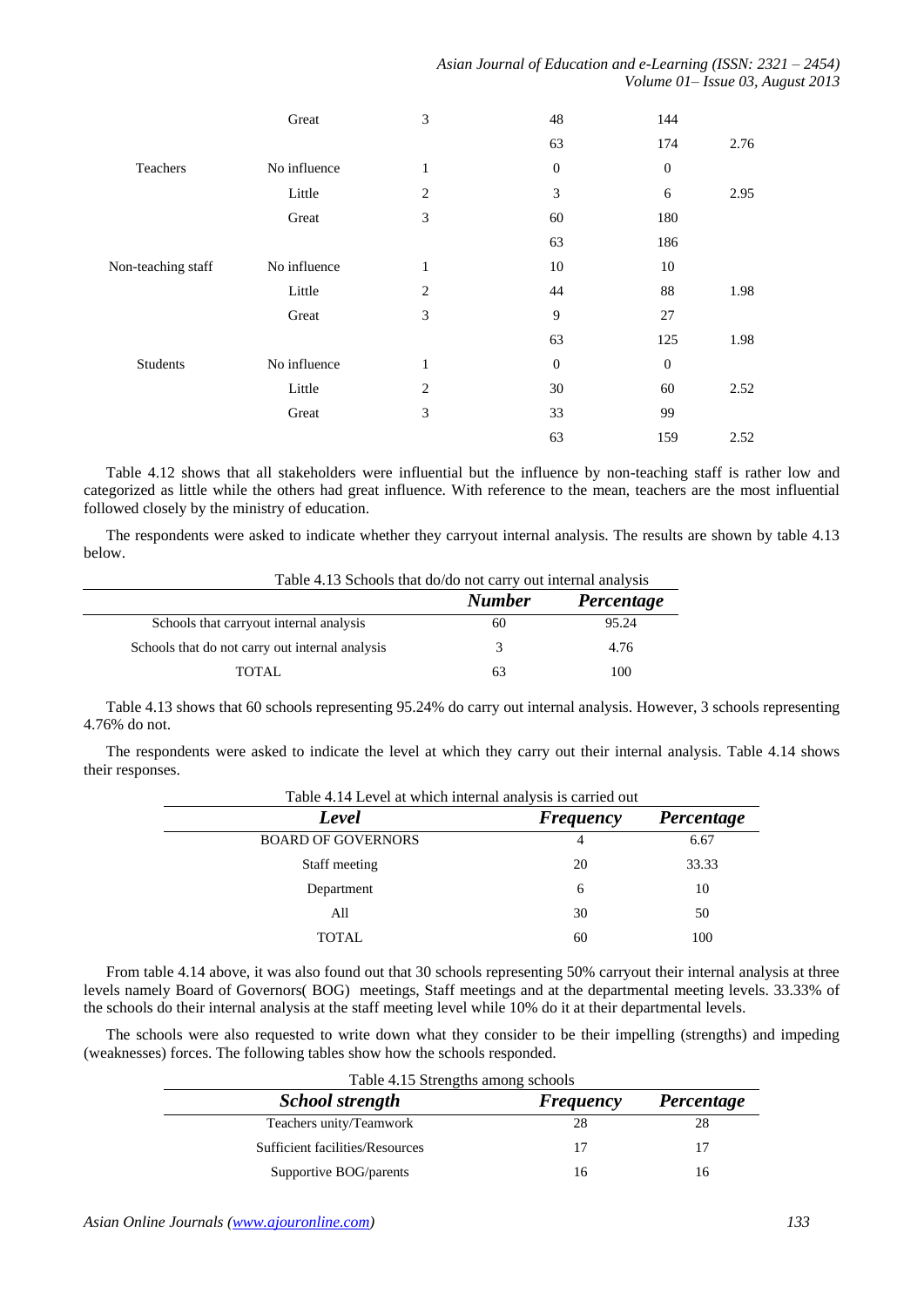| Location/Site                                                                      | 13                            | 13             |
|------------------------------------------------------------------------------------|-------------------------------|----------------|
| Disciplined students                                                               | 11                            | 11             |
| Spiritual orientation/Mission school                                               | 3                             | 3              |
| Bright students/high entry behavior                                                | 2                             | $\overline{c}$ |
| Good teacher-pupil ratio                                                           | 2                             | $\overline{c}$ |
| Value addition                                                                     | $\mathfrak{D}_{\mathfrak{p}}$ | 2              |
| Good in co-curricular e.g. sports                                                  | 2                             | $\overline{c}$ |
| Others (Ample staffing, government support, Setting goals,<br>Good administration) | 4                             | $\overline{4}$ |
| TOTAL                                                                              | 100                           | 100            |

Table 4.15 reveals that teachers" unity or teamwork and sufficient resources were considered by the majority of the respondents to be their areas of strengths. They represented 28% and 17% respectively. The setting of goals which is at the core of strategic planning was only identified by one school and tabulated under others category which represented 4%

The respondents were asked to indicate what they considered to be their schools weaknesses. Table 4.16 shows the responses given by the respondents.

| Table 4.16 Weaknesses among schools                                |                             |            |
|--------------------------------------------------------------------|-----------------------------|------------|
| <b>School weakness</b>                                             | <b>Frequency</b>            | Percentage |
| Low entry behavior                                                 | 25                          | 22.73      |
| Lack of enough facilities                                          | 23                          | 20.91      |
| Understaffing                                                      | 14                          | 12.73      |
| Poor fees payment                                                  | 13                          | 11.82      |
| Newness/Little known                                               | 10                          | 9.09       |
| Poor attitude towards education by parents and community           | 8                           | 7.27       |
| Location/Site(Town influence, inaccessibility, Small<br>catchment) | 7                           | 6.36       |
| Indiscipline among students                                        | 2                           | 1.82       |
| Lack of teamwork                                                   | 3                           | 2.73       |
| Lack of support from Government                                    | $\mathcal{D}_{\mathcal{L}}$ | 1.82       |
| Others (Drug abuse, day scholar factor, lack of value<br>addition) | 3                           | 2.73       |
| TOTAL                                                              | 110                         | 100        |

Table 4.16 shows that the greatest weakness of the secondary schools in Machakos district is low entry behavior at 22.73%. Other major weaknesses include lack of enough facilities at 20.91%, understaffing at 12.73% and poor fees payment at 11.82%.

# *4.5 Attribution of Performance to strategic planning*

The respondents were asked to indicate whether they have objectives/targets. Table 4.17 shows the results from the research data.

| Table 4.17 Schools with/without mean targets/objectives |                  |            |  |
|---------------------------------------------------------|------------------|------------|--|
| <b>Schools</b>                                          | <b>Frequency</b> | Percentage |  |
| With mean targets                                       | 58               | 92.06      |  |
| Without mean targets                                    |                  | 7.94       |  |
| TOTAL.                                                  | 63               | 100        |  |

From table 4.17 above, it was realized that 92.06% of the secondary schools in the district had mean targets while 7.94% of the schools lacked the mean targets. 77.59% of the schools with mean targets did not achieve them with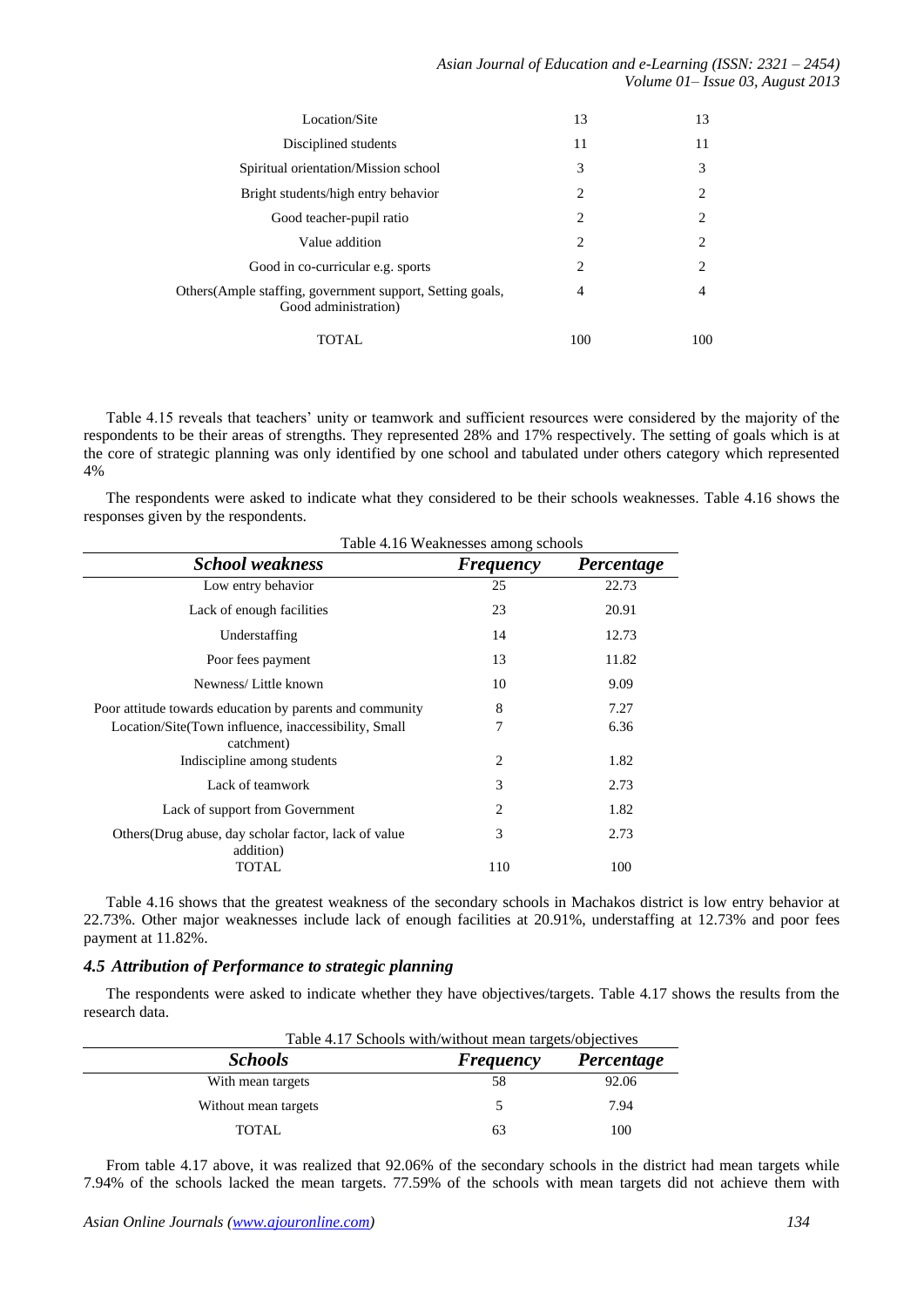22.41% of the schools achieving them.

The researcher requested the respondents to indicate the extent to which they regarded strategic planning as being a major contributor to achievement of objectives among other contributors. Table 4.18 shows the responses from the respondents.

Table 4.18 Perceived extent to which strategic planning, hard work and team work can be attributed to achievement of

|                    | targets.      |                |                              |              |             |
|--------------------|---------------|----------------|------------------------------|--------------|-------------|
|                    | <b>Extent</b> | Points(x)      | <b>Frequency</b><br>$(n=63)$ | Fx           | <b>Mean</b> |
| Strategic planning | No extent     | 1              | 5                            | 5            |             |
|                    | Some ext.     | 2              | 34                           | 68           | 2.3         |
|                    | Great ext.    | 3              | 24                           | 72           |             |
|                    |               |                | 63                           | 145          | 2.3         |
| Hard work          | No extent     | 1              | 1                            | $\mathbf{1}$ |             |
|                    | Some ext.     | $\overline{2}$ | 17                           | 34           | 2.7         |
|                    | Great ext.    | 3              | 45                           | 135          |             |
|                    |               |                | 63                           | 170          | 2.7         |
| Team work          | No extent     | 1              | 2                            | 2            |             |
|                    | Some ext.     | $\overline{2}$ | 11                           | 22           | 2.76        |
|                    | Great ext.    | 3              | 50                           | 150          |             |
|                    |               |                | 63                           | 174          | 2.76        |

Table 4.18 revealed that strategic planning scored a mean of 2.30(contributes to some extend) as opposed to hard work and team work which scored 2.70 and 2.76 respectively (contributes to a great extent). This is a pointer to the fact that strategic planning is not being accorded as much weight as the other factors despite its potential contribution to achievement of objectives. These findings acquire a greater meaning against a backdrop of a high number of schools (77.59%) who did not achieve their mean targets.

# **5. CONCLUSIONS**

Strategic planning practices in both public and private institutions are important tools as these institutions prepare to counteract their turbulent environments. Many of the secondary schools in Machakos district are practicing strategic planning while others are not. Those that are practicing it are not doing it to the extent required to yield remarkable returns which is an indication that strategic planning should be applied in the real management of the daily functioning of the schools. It is therefore important to encourage the schools without strategic plans to formulate them, while those that do have, to improve on the same for better results.

Strategic planning can be looked as a way of creating the future. This should be done instead of waiting for reality of changes to overtake our organizations. It calls for a proactive and not a reactive approach to management of the unavoidable environmental challenges.

Research findings from this research will help policy makers and the school management to articulate the emerging issues like strategic planning in their management agenda. Currently, it is mandatory for all the schools in the country to have a strategic plan in place. This report will also contribute to the existing body of knowledge.

## **6. RECOMMENDATIONS**

#### *6.1 Recommendations with policy implications*

It was established that most schools are less than 10 years old with the highest number (30) having less than 200 students. This is attributable to the government"s policy of funding the establishment of some schools through Community Development Fund (CDF). This move is however triggering other changes and demands in the education sector, key among them are the problems of teacher shortages (understaffing) and other necessary educational facilities. These are areas the government and other stakeholders ought to address as they emerged to be major impeding forces to goal attainment.

Since majority of the schools lacked strategic plans, it is imperative of the concerned stakeholders to provide support and create an enabling environment in assisting the schools to develop their own strategic plans. This will go a long way in ensuring that the schools have a roadmap towards goal achievement and that there will always be a smooth and